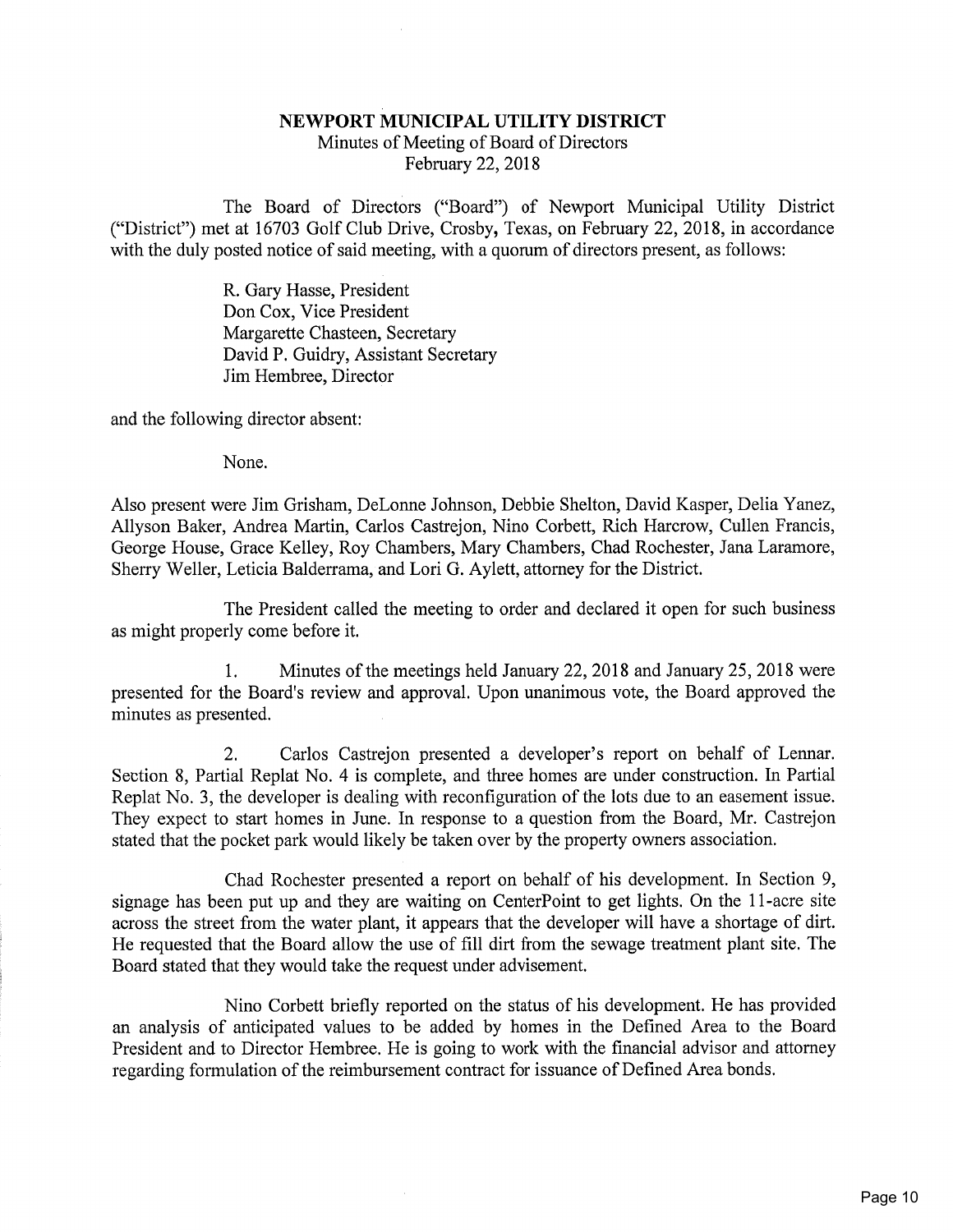3. The Board considered customer and taxpayer inquiries. Mr. George House addressed the Board and stated that he was an avid user of the District's parks and trails. Hereported that the trails were covered with dirt and mud after the heavy rains. He asked the Board if the operator had the necessary equipment to clean-up the trails. It appears to take a lot of time to clean the muddy areas. He stated that the mud gets on the trails often enough that the Districtneeds to address the issue promptly. The Board thanked him for his comments.

Grace Kelley addressed the Board and asked if the District could offer exemptions for over 65 and disabled. The attorney explained that the District does offer a \$20,000 exemption from taxation for over 65 and disabled, and this exemption is considered on an annual basis inJanuary. Ms. Kelley then discussed a billing issue that she recently experienced.

4. The Board discussed a reimbursement agreement with Newport Pointe,Ltd. for the Defined Area. The attorney presented the draft of the proposed agreement and discussed it with the Board in some detail. The attorney pointed out differences with the Define Area agreement and the District's standard reimbursement agreement. Director Hembree stated that he would like to have a workshop meeting with other Board members to discuss itemsrelated to the remaining voted District authority, the Defined Area, and the bond election tha was conducted in 2005. The Board tentatively scheduled a special meeting for 10:00 a.m. onMarch 6, 2018.

5. The Board reviewed a request from Newport Seven Land for conveyanceof certain park reserves. Mr. Jim Grisham addressed the Board and stated that they would like to convey any reserves that the District wants to take. He stated that whatever the Board did no want, they will try to convey to the NPOAN. The developer would like to be paid for the reserves. They also want to be paid for the detention pond and lift station land costs and engineering that were left out of the 2016 bond issue. The attorney advised Mr. Grisham that the District's agreement for reimbursement with the predecessor to Newport Seven Land had expired by its own terms. The Board asked the developer to provide a map showing the reserves that areproposed to be conveyed.

6. Delia Yanez presented a tax assessor/collector's report, a copy of which is attached. 2017 taxes were 86.15% collected. 12 checks and two wire transfers were presented for the Board's review and approval. Upon unanimous vote, the Board approved the taxassessor/collector's report as presented and authorized payment of bills with the checks drawn on the tax fund.

7. There was presented the attached Resolution Authorizing Challenge to the Appraisal Roll. The attorney noted that the preliminary tax roll comes out in May, and the tax assessor has a limited amount of time to review the roll and challenge any errors or omissions that are found. The tax assessor should be authorized to make such challenges on the District'sbehalf. Upon unanimous vote, the Board approved the resolution as presented.

8. Allyson Baker presented a bookkeeper's report, a copy of which is attached. The District has nine months of operating funds in reserve. The District received its first capital payment from Harris County MUD No. 525 in the amount of \$250,000. The Boardnoted that the money should not be shown as income in the District's budget. Instead, they

 $\overline{2}$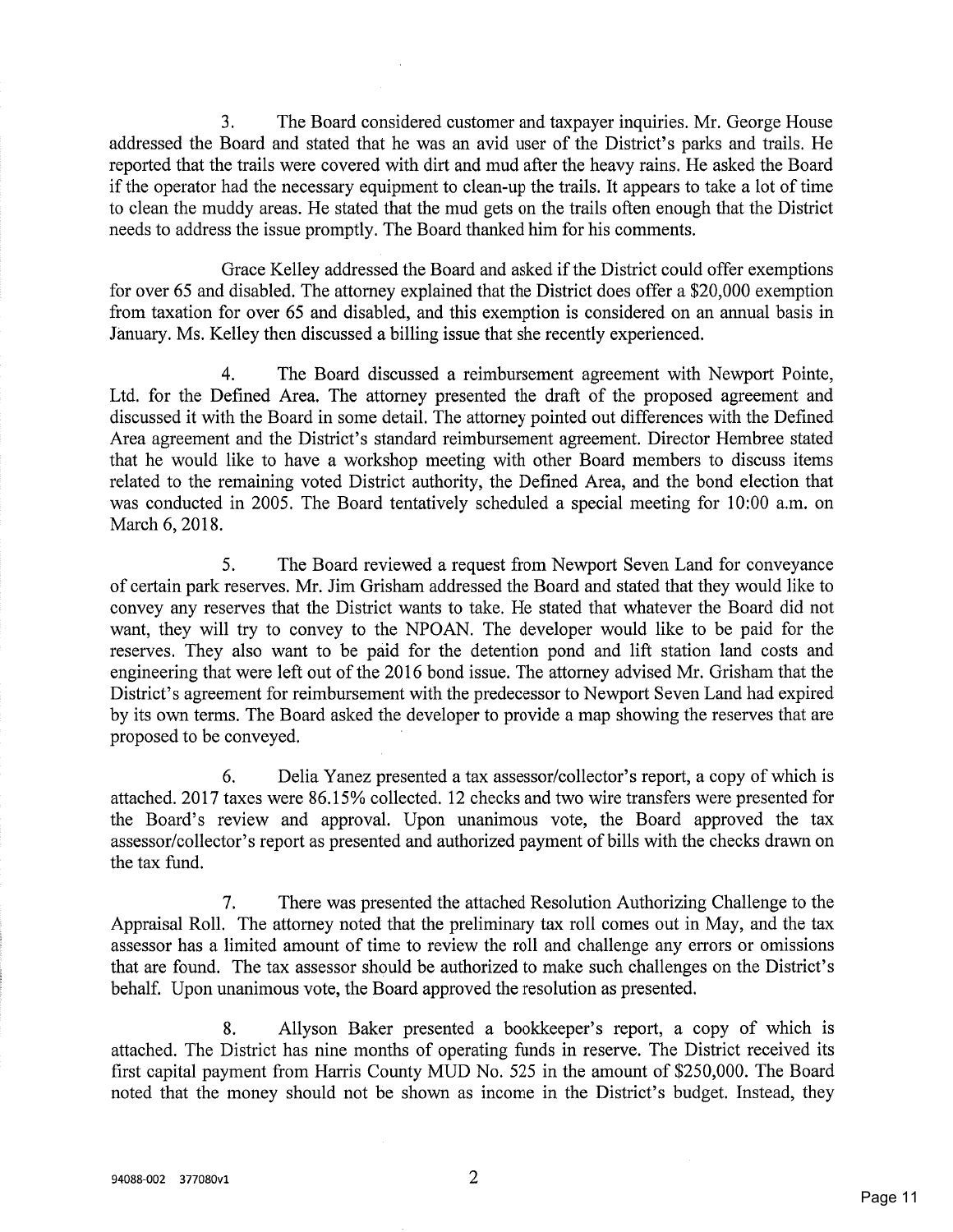requested that the bookkeeper set up a separate page to show the \$250,000, and the District willuse the proceeds for capital items.

9. The Board reported on the status of operations and engineering matters. The engineer stated that he is going out for bid for the Gum Gully crossing, and the bid openingwill be March 15, 2018 at 2:00 p.m. A pre-bid conference will be held on March 8, 2018. In 2006, the engineer did an analysis on the capacity of the lines that are now serving Newport Court. It appears that the District can serve the first 125 homes that are projected in the DefinedArea and still serve those lots that have been platted in Newport Court.

Andrea Martin gave a report on District operations. There were no missed pickups and no yellow tags for non-compliant household garbage. Director Cox noted that there had been one missed pick up on his street, but he did not notice that on the report. The operator willask the garbage contractor for more information. The Board briefly reviewed options presented by McCann for the addition of a camera at South Diamondhead Park. The Board asked for th operator to bring other options. Director Hasse will attend the crime watch meeting for thesubdivision and get input from them.

After lengthy negotiations with the insurance carrier, the operator has a proof of loss for the District's approval. The insurance carrier has agreed to pay 100% of all operations charges for the extra expense and some other miscellaneous items. The total being paid at thistime is \$390,338.30. Many of the boiler and machinery claims are still pending. The Board praised the operator for her actions in negotiating with the insurance carrier for payment of theclaim and approved the proof of loss as presented.

Delilah Arolfo then discussed the status of the Union detention pond. She met with representatives of the Union and with the County. The pond is not yet ready for District acceptance and maintenance. The Union needs to add a bar screen and the County is requiringsome changes to the configuration of the pond.

Delilah Arolfo then commented on the status of inflow and infiltration in the District post Hurricane Harvey. Recent rainfalls have demonstrated that there is a tremendousacceleration of the inflow and infiltration. The operators noted that the lift station run times hav doubled in some cases, and this is unusual. The engineer televised the large lines pre and pos Harvey and proved that the hurricane caused significant damage to those lines. Trunk linereplacement projects have been placed in the mitigation project with FEMA.

Upon unanimous vote, the Board approved the operations and engineering reportsas presented.

10. The Board discussed policy and procedures for implementation of emergency conditions and assessment of hazard pay. The attorney noted that traditionally, the operator has contacted the Board President for authority to declare an emergency condition. During the past ice storm, there was question by some Board members about whether declaration of such condition was justified. Delilah Arolfo provided the justification for why the freezingconditions constituted an emergency. The District's contract with the operator calls for hazard pay to be instituted during emergency conditions. Director Guidry noted that some people were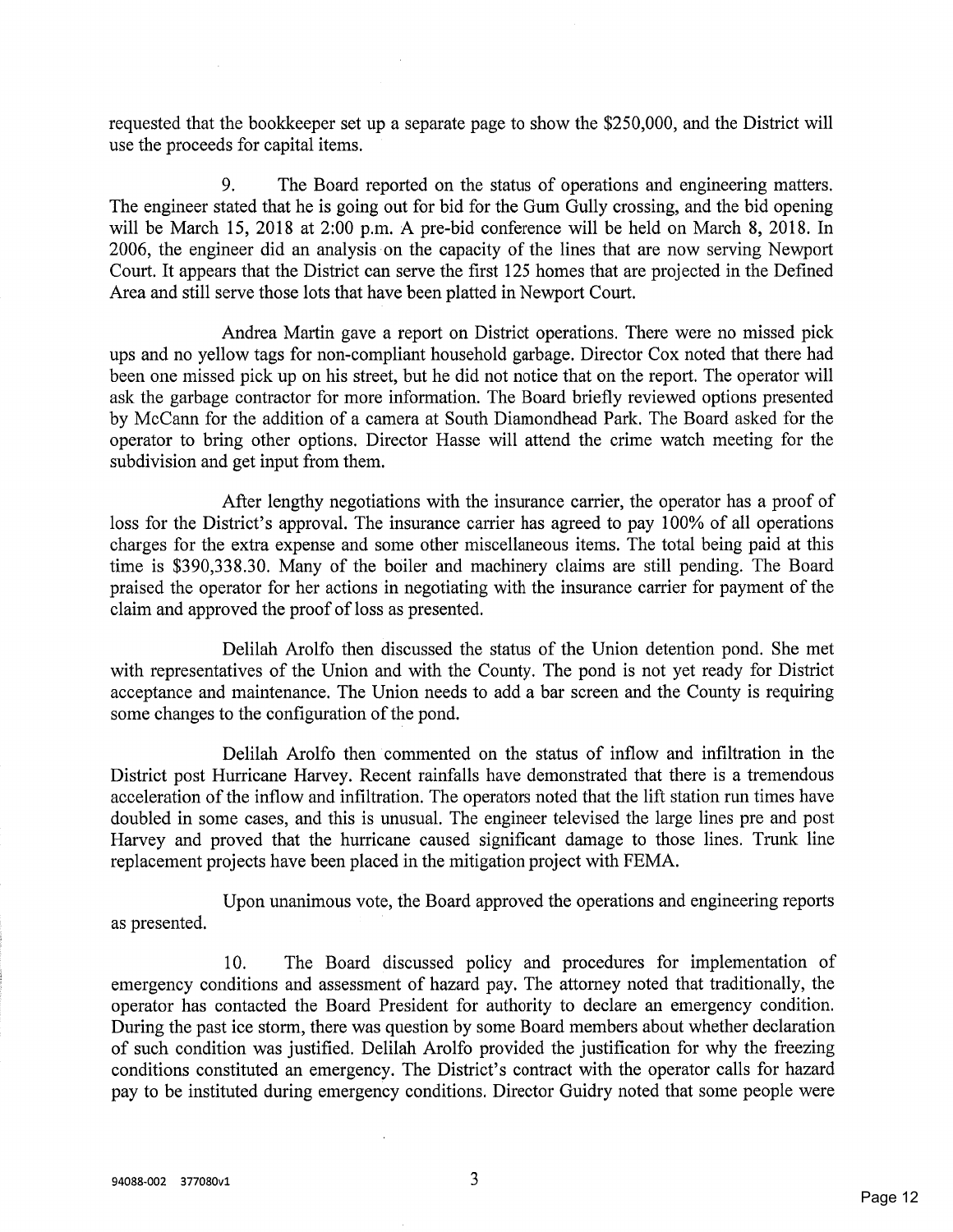paid hazard pay for working eight hour days. The operator noted that those people were entitled to hazard pay because they were working in hazardous conditions. Director Guidry questioned the invoices in some detail. Director Chasteen suggested that detailed questions about invoices be presented to the operator in advance of the meeting in the hopes that they can be resolved without lengthy discussions at the meeting. The attorney questioned the Board on whether they wanted to change any of the policies and procedures for implementation of emergency conditions. After discussion, upon a four to one vote, with Director Hembree abstaining, theBoard voted to maintain the present policy of contacting the Board President for declaration of emergency conditions and implementation of hazard pay. Determination of the emergency willbe within the President's direction.

11. Lori Aylett presented an attorney's report. She presented one Groundwater Reduction Contract with Mark Gabrisch and an Amended and Restated Groundwater Reduction Agreement with Marti Golf Center. The Subsidence District had requested that the District change the allocation of years in which the groundwater credits were sold on the Marti Golf Center contract. The customer has already paid the account in full. The Board approved the groundwater reduction contract and the amended and restated groundwater production contractas amended.

12. The Board reviewed a conveyance of facilities from the International Union of Operating Engineers and the IUOE Education Center. Pursuant to the terms of the conveyance document, the two Union entities will convey all of their interest in water, sewer and drainage facilities constructed on behalf of the District. The conveyance conveys all warranties and makes the District responsible for permanent maintenance. Upon unanimous vote, the Board approved the conveyance of facilities as presented. The attorney noted that the land for the liftstation will be conveyed by a separate deed.

13. The attorney presented a draft of the Detention Pond MaintenanceAgreement with IUOE Education Center. Pursuant to the terms of the agreement, the Distric will accept permanent maintenance of the detention pond, but the Union will pay all costs associated with the maintenance. Director Cox suggested that the District add water termination procedures in the event of default. The attorney will add those provisions and release a draft tothe Union for their review.

The Board discussed the Rochester detention pond. Rochester still has punch listitems to complete before the district can accept the pond.

14. The Board discussed the District's website. Director Hasse stated that he would like to make the website more dynamic. Director Chasteen stated that she would like to see a proposal from a website consultant to rework the content of the website. The attorneysuggested that the Board might want to hear a presentation from Off Cinco, as they had recentl redone a website for one of her other clients. The Board authorized the attorney to contact Off Cinco to provide a presentation. Director Cox told the Board that the website currently in usewas his personal property, and he noted that he had a lot of money tied up in it.

15. The Board briefly discussed designation of polling places and appointmentof election officials. The attorney provided information on qualifications of election officials.